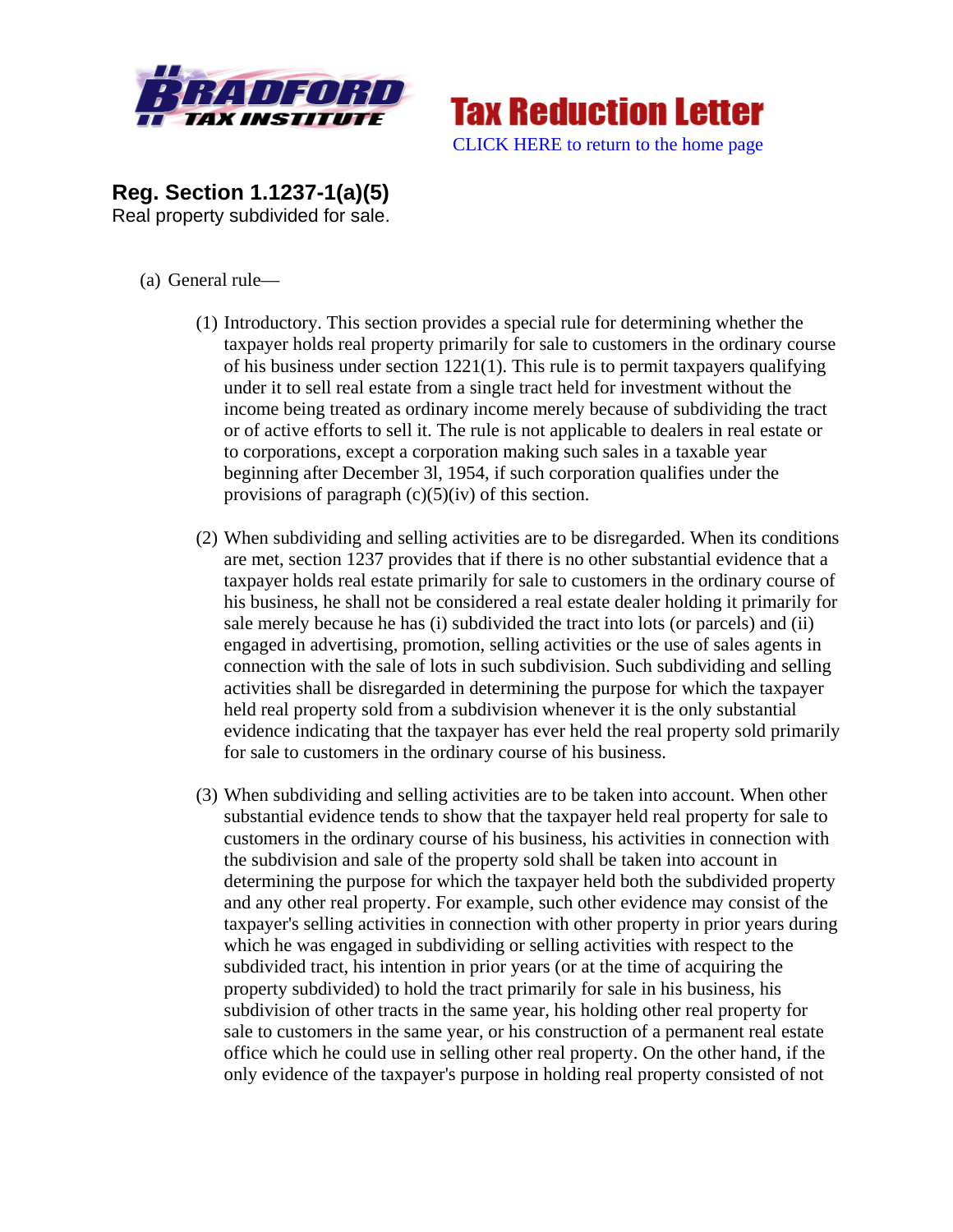more than one of the following, in the year in question, such fact would not be considered substantial other evidence:

- (i) Holding a real estate dealer's license;
- (ii) Selling other real property which was clearly investment property;
- (iii) Acting as a salesman for a real estate dealer, but without any financial interest in the business; or
- (iv) Mere ownership of other vacant real property without engaging in any selling activity whatsoever with respect to it.

If more than one of the above exists, the circumstances may or may not constitute substantial evidence that the taxpayer held real property for sale in his business, depending upon the particular facts in each case.

- (4) Section 1237 not exclusive.
	- (i) The rule in section 1237 is not exclusive in its application. Section 1237 has no application in determining whether or not real property is held by a taxpayer primarily for sale in his business if any requirement under the section is not met. Also, even though the conditions of section 1237 are met, the rules of section 1237 are not applicable if without regard to section 1237 the real property sold would not have been considered real property held primarily for sale to customers in the ordinary course of his business. Thus, the district director may at all times conclude from convincing evidence that the taxpayer held the real property solely as an investment. Furthermore, whether or not the conditions of section 1237 are met, the section has no application to losses realized upon the sale of realty from subdivided property.
	- (ii) If, owing solely to the application of section 1237, the real property sold is deemed not to have been held primarily for sale in the ordinary course of business, any gain realized upon such sale shall be treated as ordinary income to the extent provided in section 1237(b) (1) and (2) and paragraph (e) of this section. Any additional gain realized upon the sale shall be treated as gain arising from the sale of a capital asset or, if the circumstances so indicate, as gain arising from the sale of real property used in the trade or business as defined in section 1231 (b)(1). For the relationship between sections 1237 and 1231, see paragraph (f) of this section.
- 
- (5) Principal conditions of qualification. Before section 1237 applies, the taxpayer must meet three basic conditions, more fully explained later: He cannot have held any part of the tract at any time previously for sale in the ordinary course of his business, nor in the year of sale held any other real estate for sale to customers; he cannot make substantial improvements on the tract which increase the value of the lot sold substantially; and he must have owned the property 5 years, unless he